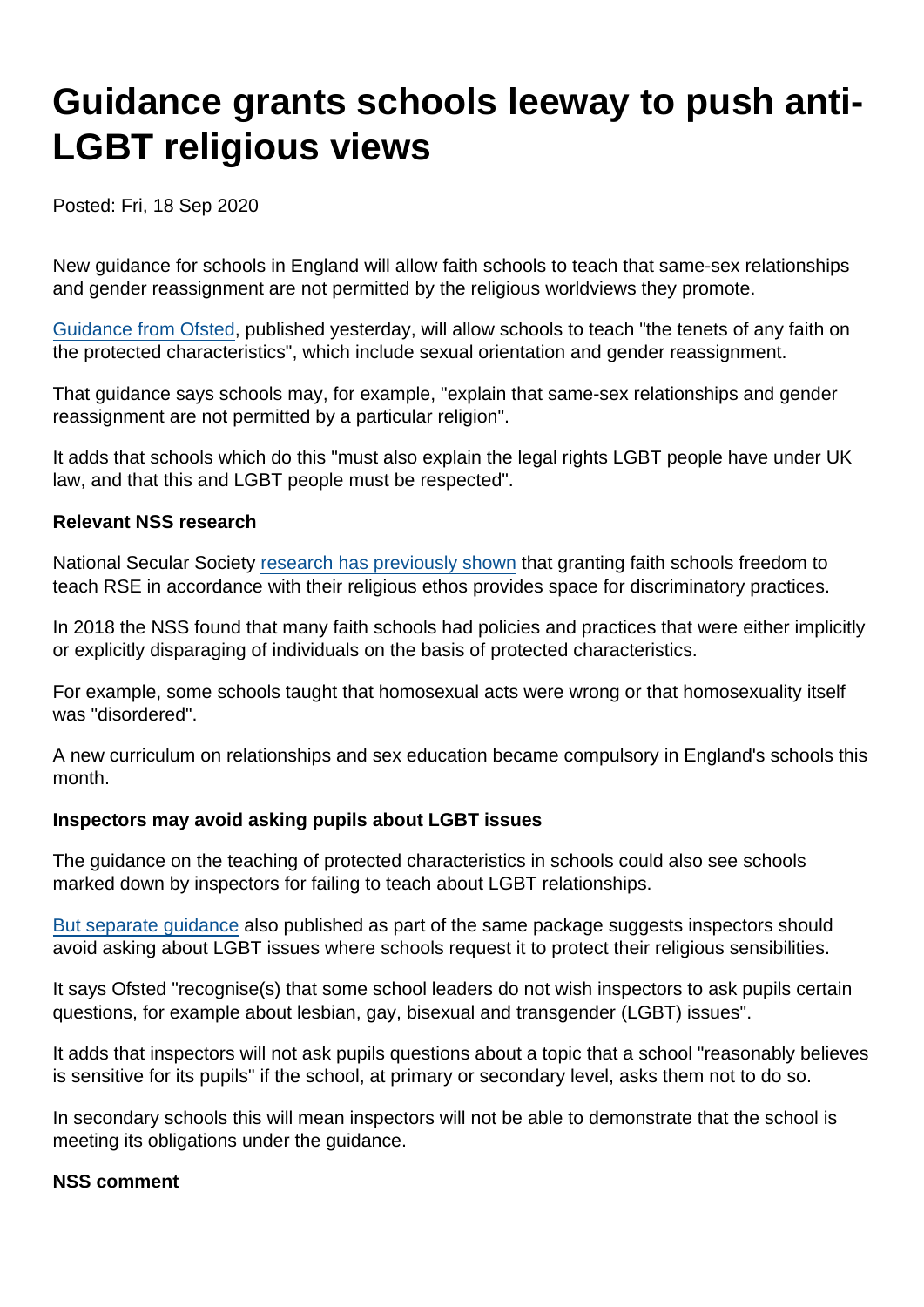NSS chief executive Stephen Evans said: "It's welcome that there will be a degree of accountability for schools which refuse to teach about LGBT relationships.

"But it's concerning that faith schools will be given leeway to teach that same-sex relationships and gender reassignment aren't permitted by the religious worldviews that they exist to promote.

"It's wholly incongruent for Ofsted to penalise schools that refuse to teach about LGBT people, but turn a blind eye when faith schools teach that being LGBT is morally wrong.

"All pupils should be entitled to study in a welcoming and accepting school that doesn't make them feel ashamed about who they are. Schools that can't meet this basic standard aren't worthy of state funding."

**Notes** 

- In an [equality impact assessment](https://www.gov.uk/government/publications/inspecting-teaching-of-the-protected-characteristics-in-schools/equality-and-diversity-impact-assessment-inspecting-protected-characteristics), Ofsted considered the possibility that its guidance would lead to indirect discrimination against LGBT pupils, "because schools that do not teach about LGBT issues will not automatically receive a negative impact on their inspection". However, on balance it concluded that the possibly negative impact on inspection reports of such schools would address this concern.
- Ofsted inspectors have faced criticism from some faith schools and parents hostile to LGBT inclusive education when they have tried to gauge pupils' understanding of these issues.
- Meanwhile further guidance also gives inspectors [advice](https://www.gov.uk/government/publications/separation-by-sex-implications-for-inspections-of-mixed-sexco-educational-schools/separation-by-sex-implications-for-inspections-of-mixed-sexco-educational-schools) on dealing with unlawful segregation by sex in mixed-sex schools, an issue the NSS has long [campaigned on.](https://www.secularism.org.uk/news/2017/10/nss-welcomes-ruling--islamic-schools-gender-segregation-unlawful)

[Discuss on Facebook](https://www.facebook.com/NationalSecularSociety/posts/3324644670937194?__xts__[0]=68.ARAMYISJvHpuvjaITa3DuZjscDp1PnttXlRBo8kV7MU9zKKNsQfoiO9CAcy9nwFwKz1n0SSbc82BYvEYgF9HUawG691iumVP5OjcUfbsRAWZJWps22-cpoABb6s7mPs17R2Ms1S55RrkL1vUg7KNibznoXWm_Firzln92CcJlZpJzOWGNfp7olmpAqv9t7hurNMcdqwi34uAhPjLmxS-QVK2iU9xIePLiUqFgwLpr2_MWEPkzY46rZH8SStWEzowXwiJsHaVX_x8Zrt1MpG8Vo-5L2lKPj3tucc0pqrNIv90OvRgwpckD2PLrS7SjSWvm29GUwBUhCkaqKaEKs8b0JM6iA&__tn__=-R)

## Write to your MP: Protect LGBT-inclusive education

Ask your MP to take a stand for children's right to comprehensive and inclusive RSE.

Enter Postcode:

Find my MP

- [Share on What's App](whatsapp://send?text=http://www.secularism.org.uk/news/2020/09/guidance-grants-schools-leeway-to-push-anti-lgbt-religious-views?format=pdf)
- [Share on Facebook](https://www.facebook.com/sharer/sharer.php?u=http://www.secularism.org.uk/news/2020/09/guidance-grants-schools-leeway-to-push-anti-lgbt-religious-views?format=pdf&t=Guidance+grants+schools+leeway+to+push+anti-LGBT+religious+views)
- **[Share on Twitter](https://twitter.com/intent/tweet?url=http://www.secularism.org.uk/news/2020/09/guidance-grants-schools-leeway-to-push-anti-lgbt-religious-views?format=pdf&text=Guidance+grants+schools+leeway+to+push+anti-LGBT+religious+views&via=NatSecSoc)**
- [Share on Email](https://www.secularism.org.uk/share.html?url=http://www.secularism.org.uk/news/2020/09/guidance-grants-schools-leeway-to-push-anti-lgbt-religious-views?format=pdf&title=Guidance+grants+schools+leeway+to+push+anti-LGBT+religious+views)
- [Subscribe to RSS Feed](/mnt/web-data/www/cp-nss/feeds/rss/news)

Tags: [Education,](https://www.secularism.org.uk/news/tags/Education) [LGBT,](https://www.secularism.org.uk/news/tags/LGBT) [RSE](https://www.secularism.org.uk/news/tags/RSE)

## Related Campaigns